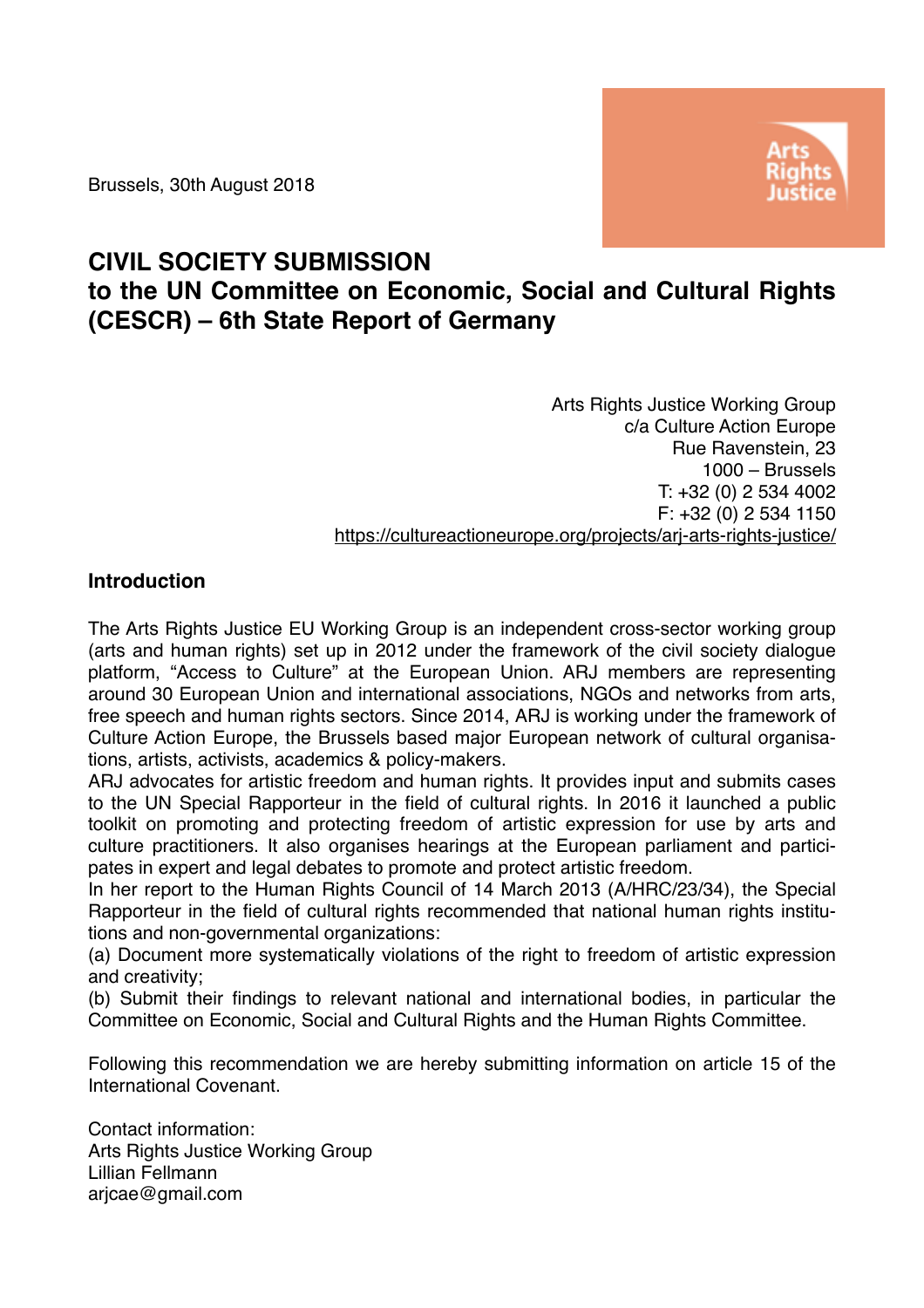#### **Article 15 : Right to participate in cultural life and enjoy the benefits of scientific progress, and the right of authors to benefit from the protection of their interests**

#### **Legal background**

The right to the freedom indispensable for artistic expression and creativity is protected under articles 15 of the International Covenant on Economic, Social and Cultural Rights (ICESCR) and 19 of the International Covenant on Civil and Political Rights (ICCPR).

Implicit provisions encompass those guaranteeing the right to freedom of expression or the right to take part in cultural life without specific reference to arts or creative activities. Relevant provisions include article 19 of the Universal Declaration on Human Rights, article 10 of the European Convention for the Safeguard of Human Rights and Fundamental Freedoms, articles 9 and 17 of the African Charter on Human and Peoples' Rights, and article 32 of the Arab Charter for Human Rights. In General Comment 21, the CESCR has stressed that the right to take part in cultural life entails rights of participation in, access to, and contribution to cultural life, and encompasses the right of everyone "to seek and develop cultural knowledge and expressions and to share them with others, as well as to act creatively and take part in creative activity ».

In Germany, Artistic freedom is expressly protected as a fundamental right by the Constitution (Basic Law) Article 5 para. 3 sentence 1 of the Basic Law that says: "Arts and sciences, research and teaching shall be free." Artistic freedom is also included in the constitutions of many of the Federal Länder. In its response to the 2012 questionnaire sent by the Special Rapporteur in the field of cultural rights Germany provided the example of Lower Saxony's State Constitution that states in its Article 6 "The Land, municipalities and rural districts shall protect and promote the arts, culture and sport. »

The information related to cultural education and the remit and role of cultural policy is contained in Annex 26. It affirms that « The overarching goal of cultural policy in Germany is to guarantee artistic freedom and ensure universal access to art and culture ». Efforts for education and for protecting and promoting the cultures of the national minorities living in Germany. Länder-initiated and funded projects also encourage people with immigrant backgrounds to take greater part in cultural life. (p. 77 to 79 of the annexes to the Sixth periodic report submitted by the Federal Republic of Germany under Articles 16 and 17 of the International Covenant on Economic, Social and Cultural Rights 2016 Reporting period: 2008 to the end of 2015 (mid-2016 in some cases)).

The Federal Republic of Germany thus possesses a good legal framework for the protection of artistic freedom. The implementation of the basic law is effective with a separation of powers into legislature, executive, and judiciary, as the *trias politica* model. It also had developed policy in this field through the support by the Foreign Ministry of Foreign Affairs of initiatives such as the Arts Rights Justice Programme at the University of Hildesheim and the Martin Roth-Initiative by Institute für Auslandsbeziehungen and Goethe-Institut.

#### **Threats to artistic freedom**

Recent cases collected by organizations monitoring artistic freedom show that threats to artistic freedom and censorship have mainly come from third parties, either commercial groups or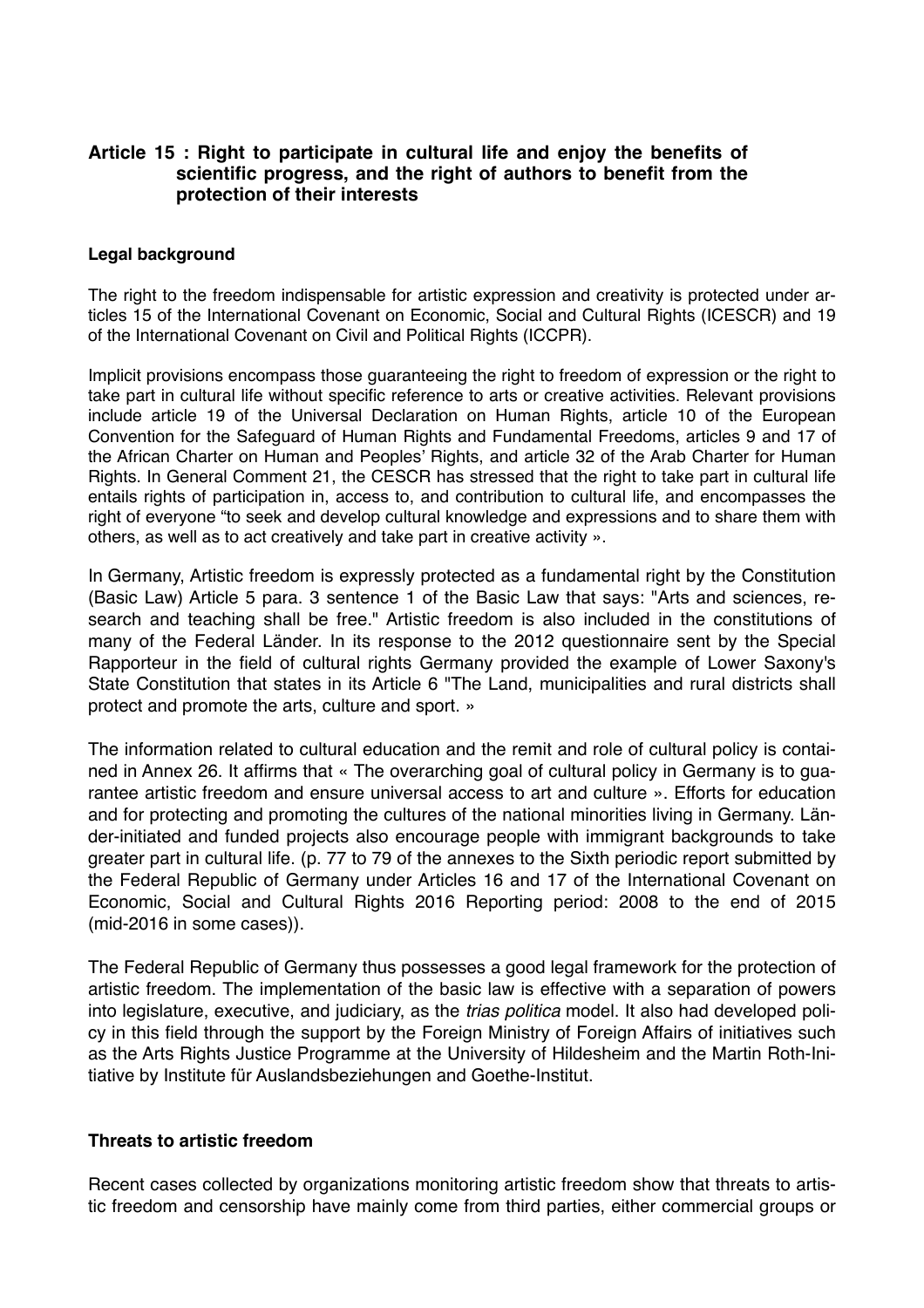political groups. ARJ has also been informed that as in other countries, the confrontation between pro Boycott, Divestment and Sanctions Movement (BDS) and anti BDS is creating tensions within the artistic community and putting pressure on artists, curators, festival makers. (Example, Germany: Broadcasters refuse to promote musician's concerts, 18 December 2017, Source Freemuse). The German parliament created an anti-Semitism Commissioner post in January 2018 considering it holds « special responsibility » to fight anti-Semitism due to the **Holocaust** 

#### *Recent cases*

\* On 7 February 2017 artist's Manaf Halbouni's 'Monument', a peace memorial inspired by the Syrian war gathered protestors from the AfD (Alternative for Germany) nationalist party and PEGIDA movement in Dresden. Dresden Mayor Dirk Hilbert had been placed under police protection due to receiving death threats after approving the piece of public art.

(Source : Freemuse / Germany: Right-wing groups protest installation in Dresden; threaten mayor, 3 April 2017)

\* On 15 May 2018, the Hamburg Higher Court ruled to dismiss Turkish President Recep Tayyip Erdoğan's appeal to ban German comedian Jan Böhmermann's poem due to claims of insult and mockery. The court did uphold a ban regarding specific passages within the poem but it ruled that the poem could not be completely banned due to Germany's laws protecting free speech.

The Turkish president filed a case against the German-based comedian on the basis of Section 103 of the Criminal Code Act (Criminal Code Art. 103) which covers insulting a foreign head of state, or a member of a foreign government in Germany in official capacity, or the accredited head of a foreign diplomatic mission in Germany. The penalty is up to three years in prison or a fine. In the case of slander, the penalty is increased to three months to five years in prison.

(Source Freemuse, Germany: Court dismisses Turkish president's appeal to ban poem 21 June 2018)

The case of Jan Böhmermann shows that the procedures for protecting artist worked effectively : protection of the artist by police against existing and potential threats, clarification the case on the basis of existing law, sentence of the artist only after all legal procedures have ended.

On 15 May 2018, the Hamburg Higher Court ruled to dismiss Turkish President Recep Tayyip Erdoğan's appeal to ban German comedian Jan Böhmermann's poem due to claims of insult and mockery. The comedian had initially presented the poem on 31 March 2016 on the ZDF television programme 'Neo Magazin Royale'. The court ruled that the poem could not be completely banned due to Germany's laws protecting free speech. However, the court did uphold a ban regarding specific passages within the poem.

The Turkish president filed a case against the German-based comedian on the basis of Section 103 of the Criminal Code Act(Criminal Code Art. 103) which covers insulting a foreign head of state, or a member of a foreign government in Germany in official capacity, or the accredited head of a foreign diplomatic mission in Germany. The penalty is up to three years in prison or a fine. In the case of slander, the penalty is increased from three months up to five years in prison.